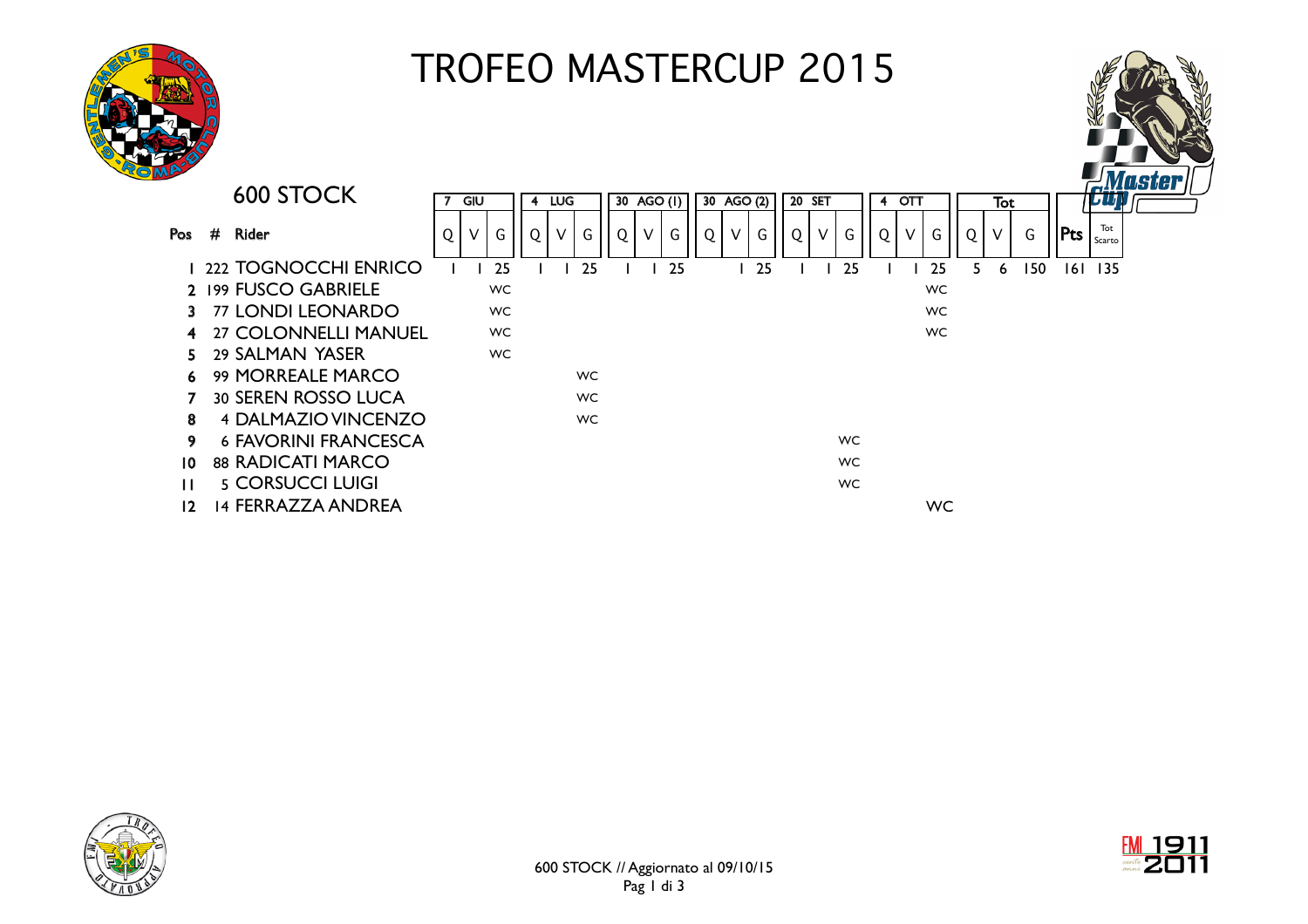

## TROFEO MASTERCUP 2015



|                                             |                 |           |                                    |                |     |                                                               |        |    |            |    |    |            |    |                      |                        |        |              |                                                |     | <i><b>Cüp Antiques</b></i> |      |     |                          |
|---------------------------------------------|-----------------|-----------|------------------------------------|----------------|-----|---------------------------------------------------------------|--------|----|------------|----|----|------------|----|----------------------|------------------------|--------|--------------|------------------------------------------------|-----|----------------------------|------|-----|--------------------------|
|                                             |                 |           |                                    |                |     |                                                               |        |    |            |    |    |            |    |                      |                        |        |              |                                                |     |                            |      |     |                          |
| #<br><b>Rider</b>                           | Q               | G         | Q                                  | V              | G   | Q                                                             | $\vee$ | G  | Q          | V  | G  |            | V  | G                    | Q                      | $\vee$ | G            | Q                                              | V   | G                          | Pts  | Tot |                          |
| <b>II BONECCHI BORGAZZI ALE</b>             |                 | 25        |                                    |                |     |                                                               |        | 25 |            |    | 25 |            |    | 25                   |                        |        |              | 4                                              | 5.  | 125                        |      |     |                          |
| <b>13 FALASCHI UMBERTO</b>                  |                 |           |                                    | 20             |     |                                                               | 16     |    |            | 20 |    |            | 20 |                      |                        | 20     | $\mathbf{0}$ | $\mathbf 0$                                    | 112 |                            | - 96 |     |                          |
| 28 FABBRI DAVIDE                            |                 |           |                                    | 0              |     |                                                               | 20     |    |            | 0  |    |            | 16 |                      |                        | 16     |              | - 0                                            | 65  | 65                         | -65  |     |                          |
| 7 DI SIMONE MARCO<br>4                      |                 |           |                                    |                |     |                                                               |        |    |            |    |    |            |    |                      |                        | 25     |              |                                                | 45  | 47                         | -47  |     |                          |
| <b>123 BRANDI LUCA</b>                      |                 |           |                                    |                |     |                                                               |        |    |            |    |    |            |    |                      |                        |        |              |                                                |     |                            |      |     |                          |
| 93 TOCCA LEANDRO                            |                 | <b>WC</b> |                                    |                |     |                                                               |        |    |            |    |    |            |    |                      |                        |        |              |                                                |     |                            |      |     |                          |
| 835 BRIGNOLI MARCELLO                       |                 |           |                                    |                |     |                                                               |        |    |            |    |    |            |    |                      |                        |        |              |                                                |     |                            |      |     |                          |
| 281 CLEMENTI DAVIDE                         |                 |           |                                    |                |     |                                                               |        |    |            |    |    |            |    |                      |                        |        |              |                                                |     |                            |      |     |                          |
| 121 PINZARI GIANFILIPPO                     |                 |           |                                    |                |     |                                                               |        |    |            |    |    |            |    |                      |                        |        |              |                                                |     |                            |      |     |                          |
| <b>65 PACE ALAIN</b><br>10                  |                 |           |                                    |                |     |                                                               |        |    |            |    |    |            |    |                      |                        |        |              |                                                |     |                            |      |     |                          |
| <b>84 RONCORONI MATTIA</b>                  |                 |           |                                    |                |     |                                                               |        |    |            |    |    |            |    |                      |                        |        |              |                                                |     |                            |      |     |                          |
| <b>37 BOSCOSCURO ANDREA</b><br>12           |                 |           |                                    |                |     |                                                               |        |    |            |    |    |            |    |                      |                        |        |              |                                                |     |                            |      |     |                          |
| <b>33 FERRONI FLAVIO</b><br>$\overline{13}$ |                 |           |                                    |                |     |                                                               |        |    |            |    |    |            |    |                      |                        |        |              |                                                |     |                            |      |     |                          |
| <b>75 COCCO FRANCESCO</b>                   |                 |           |                                    |                |     |                                                               |        |    |            |    |    |            |    |                      |                        |        |              |                                                |     |                            |      |     |                          |
| <b>16 TARANTINO ALESSANDRO</b>              |                 |           |                                    |                |     |                                                               |        |    |            |    |    |            |    |                      |                        |        | <b>WC</b>    |                                                |     |                            |      |     |                          |
|                                             | <b>600 OPEN</b> | 7<br>V    | GIU<br>16<br>13<br>20<br><b>WC</b> | $\overline{4}$ | LUG | 25<br><b>WC</b><br><b>WC</b><br><b>WC</b><br>WC.<br><b>WC</b> |        |    | 30 AGO (I) |    |    | 30 AGO (2) |    | 20 SET<br>$\sqrt{Q}$ | <b>WC</b><br><b>WC</b> |        |              | $4$ OTT<br><b>WC</b><br><b>WC</b><br><b>WC</b> |     | $\mathbf{0}$               | Tot  |     | Scarto<br>134 134<br>112 |